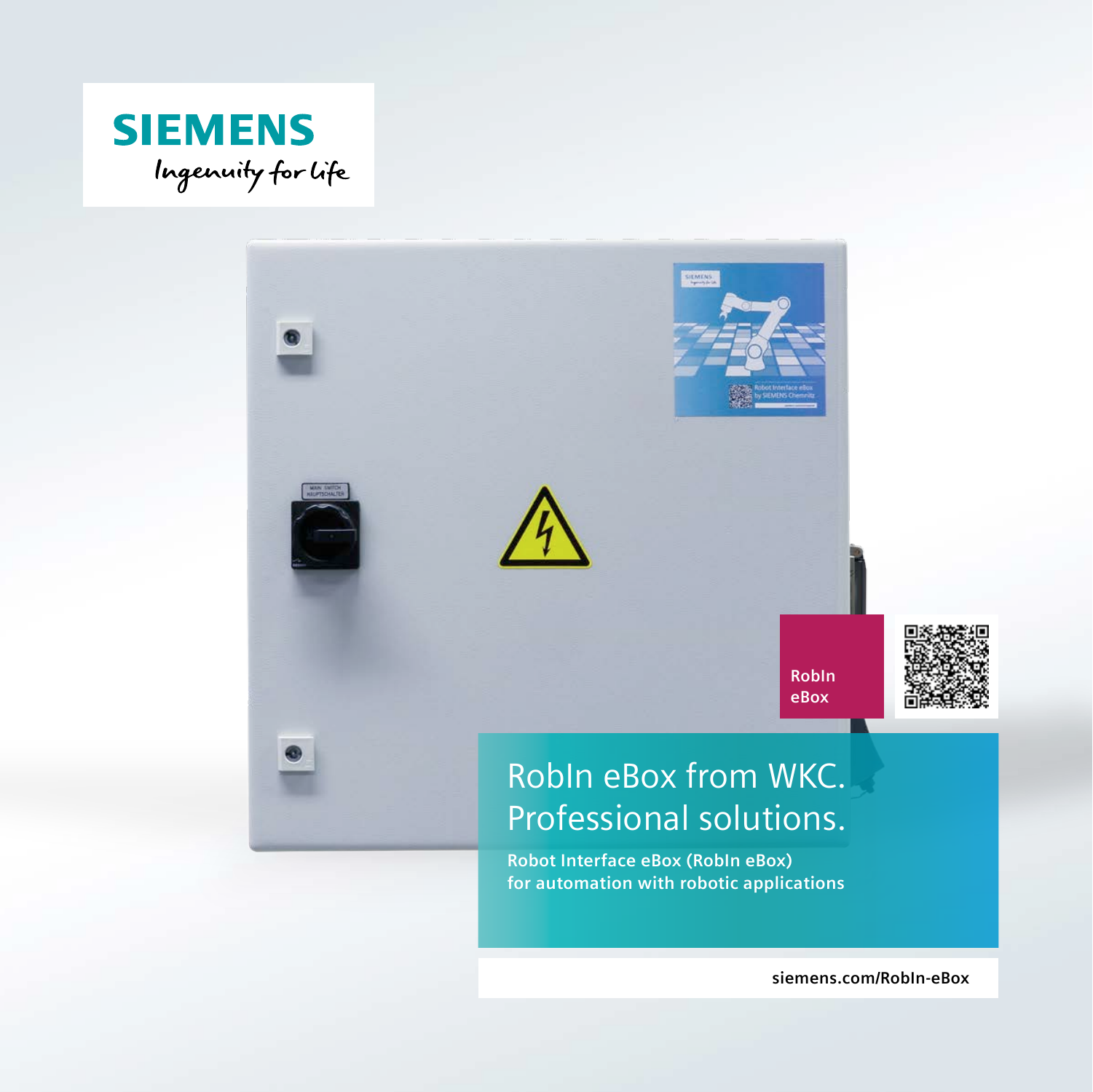# Robot Interface eBox

### Tailor-made solutions for your robotics projects



#### **WKC as a competent partner**

The Siemens plant for combination technology in Chemnitz (WKC) produces electrical cabinets and customer-specific electronic components for the global market. Siemens-WKC is particularly specialized in solutions for machine and plant construction as well as project business in logistics and automotive sector.

#### **Robot Interface eBox from Siemens-WKC**

Perfect integration of all components.

Expertise and know-how with many years of experience.

> Robotic applications have become indispensable in manufacturing and assembly plants. They are used wherever repetitive work steps take place. Plants are usually controlled by automation systems. This requires additional planning effort and generates costs for integration of robots.

Siemens Robot Interface eBox, or "RobIn eBox", is a control cabinet that contains all of the main components required for integrating a PLC and a robot arm using a PROFINET connection. With different variants, the planning effort is simplified and thus faster commissioning of the robot cell is made possible. For this reason, we ourselves use the concept hundreds of times at our locations.

#### **Universal Robots Plus (UR+) certified**

Our RobIn eBox was developed from the experience of our factories. It is also UR+ certified. The standardized design of the eBox enables simple, customer-side installation of a UR OEM controller.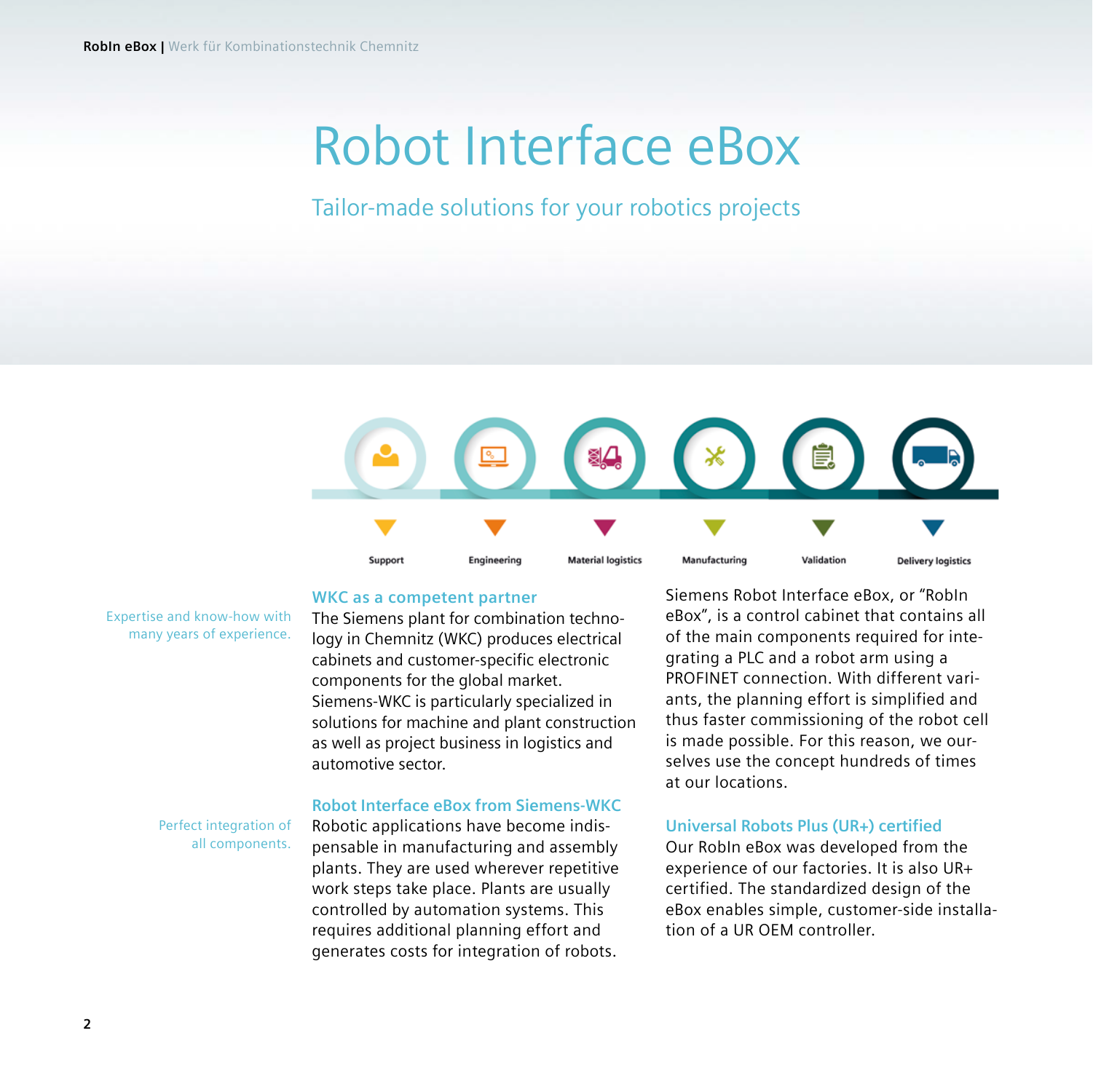

Advanced + Safety

**FCO** 

Our Robin eBox as ECO variant offers all the features of an economic solution with a Siemens PLC.

In addition, it includes 16 digital inputs and outputs to control your robotic applications. A gigabyte switch is available to set up an individual system network.

Smart + Safety

The variant Smart + Safety with the CPU 1512SP F-1, offers the possibility of designing your entire system to be fail-safe.

In addition, this variant has further 8 fail-safe inputs and outputs. Preconfigured interfaces for the exchange of safety signals enable a safety-oriented integration of the robot controller in your application.

Depending on the application, additional special functions must be integrated into the robotics applications. The CPU 1515SP PC2 F enables all of this.

For additional HMI functionality, the CPU 1515SP PC2 F + HMI is offered with pre-installed WinCC Runtime Advanced. This enables control and visualization to be integrated on one device.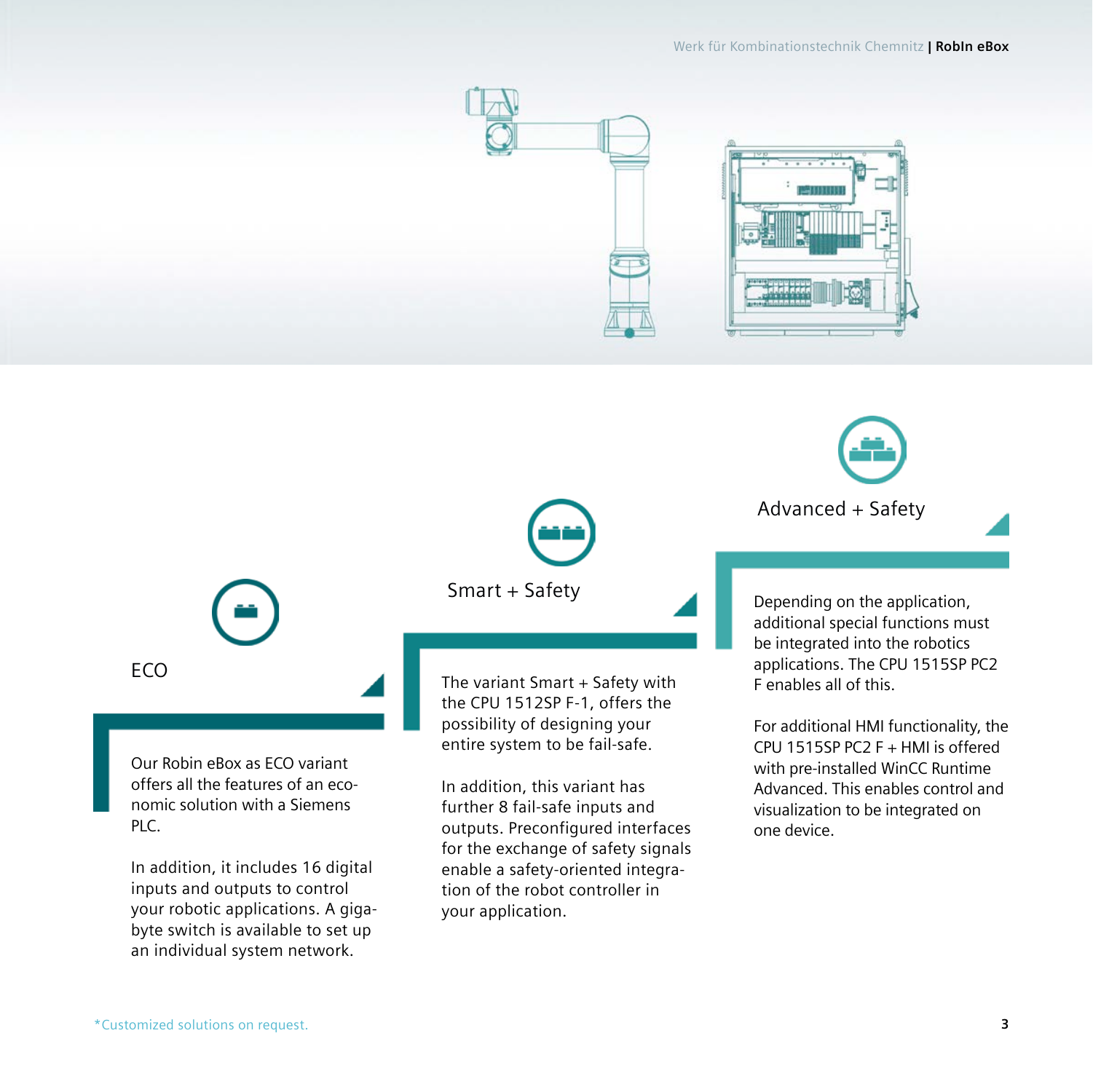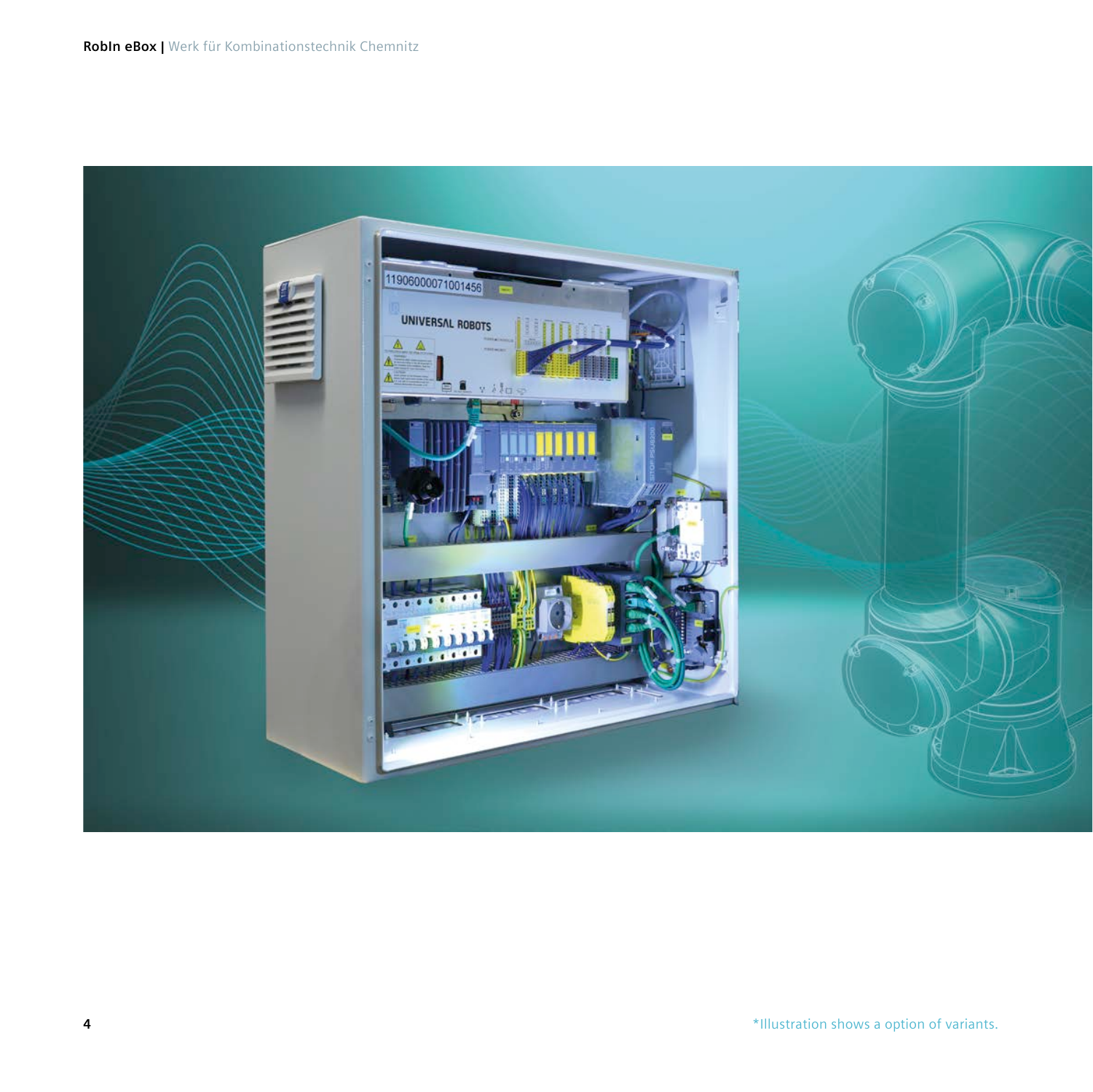

Standardized variants for efficient Integration of the robotic control.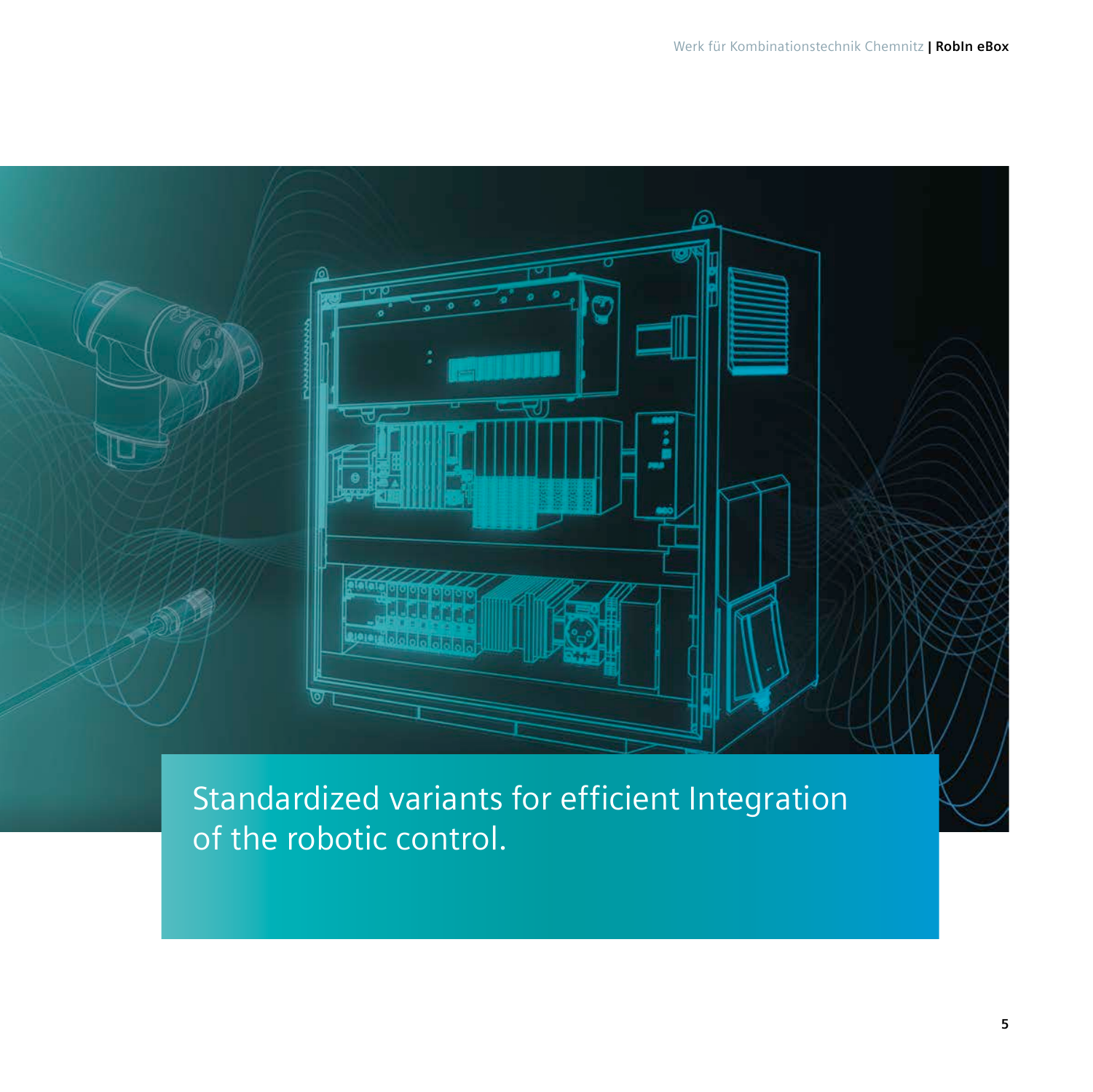## Advanced + Safety Variant

Example: RobIn eBox with mounted OEM robot controller from WKC.

#### **Technical Data\*:**

| <b>Parameters</b>                  | Data / Values                              |
|------------------------------------|--------------------------------------------|
| Supply system                      | TN-S / 3 AC 400 V / 50 Hz                  |
| Control voltage                    | DC 24 V                                    |
| Color                              | Housing RAL 7035                           |
| Dimensions $(H \times W \times D)$ | 600 x 600 x 250 mm                         |
| IP protection class                | IP 54 for industrial environment           |
| Ambient temperature (max.)         | 40 $\degree$ C                             |
| Weight                             | app. 30 kg till 40 kg (depends on version) |

Standardized solution for a wide range of applications

> Modular system for additional customer requirements

#### **Component examples\*:**

- Siemens connection box, including connection cable
	- Power switch
	- ET 200SP PLC Interface 16xDI, 16DO
	- Gigabit Ethernet switch
	- Connector of the robot interface
	- Cable entry
	- Wall mounting brackets



Support and technical consulting



Tested & certified for UR robots



Many years of experience and know-how

**Notice:**

Optimizied plug and play design





100% Siemens



**Additional standard options\*:**

• For more information regarding variants and details, please refer to the **[SIOS-portal](https://support.industry.siemens.com/cs/document/109782794/simatic%3A-robin-ebox-%E2%80%93-robot-interface-control-box-for-ur-robot?dti=0&lc=en-WW)**.

• ET 200SP in F version • T CPU variant

• Safety Input/Output Relay (E-Stop, Safety Stop)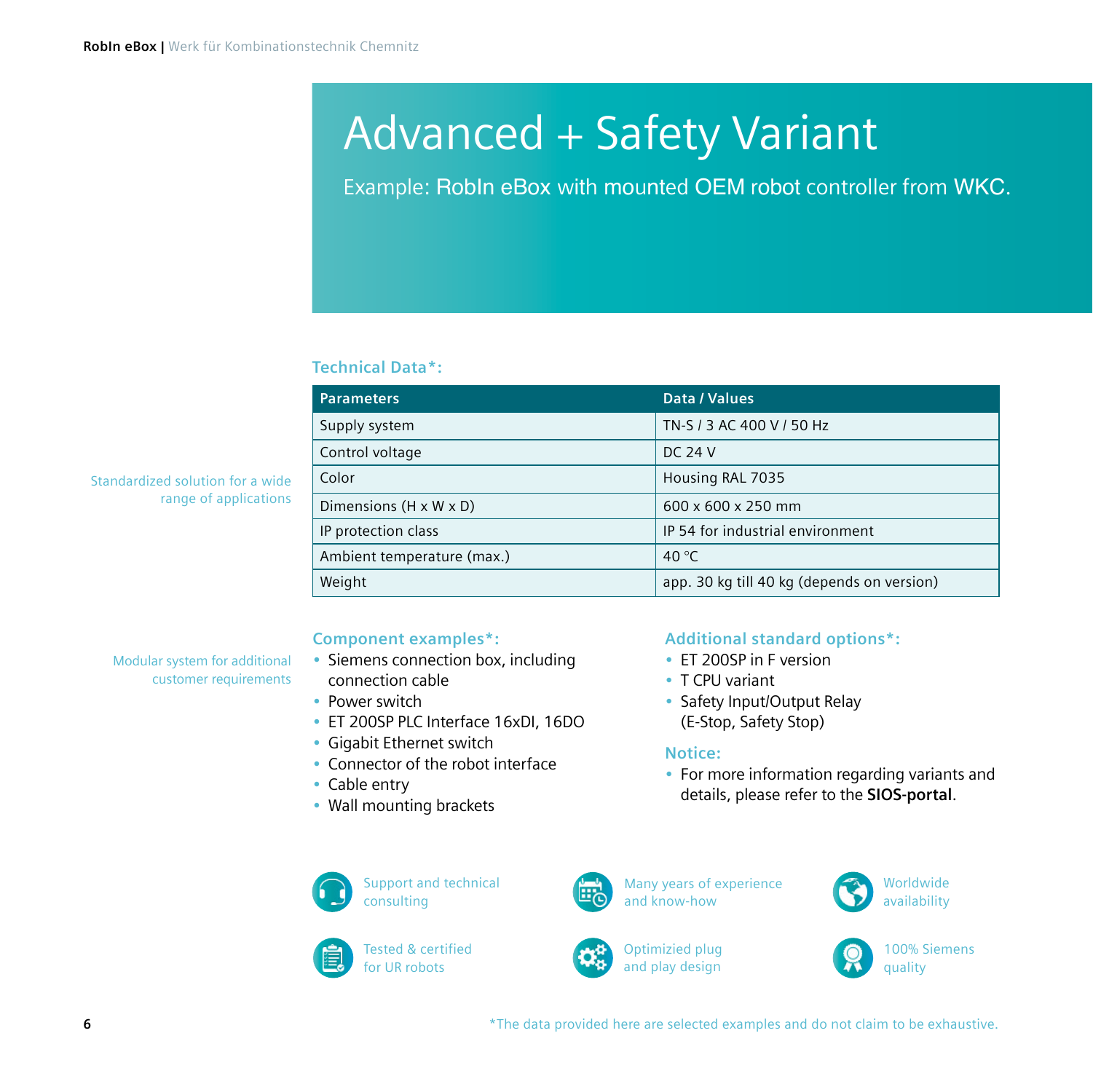

#### **OEM-Controller:**

• Integrated by customer (Mounting set available)

#### **PLC-Station:**

- Open controller
- I/O-Module, standard
- I/O-Module, fail safe
- Terminals

#### **Disconnect Switch:**

• Safe electrical separation

#### **Ethernet Switch:**

• 8 Port Gigabit



#### \*The figure shows RobIn eBox Advanced Safety with mounted UR-OEM-Controller. UR-OEM-Controller is not included.